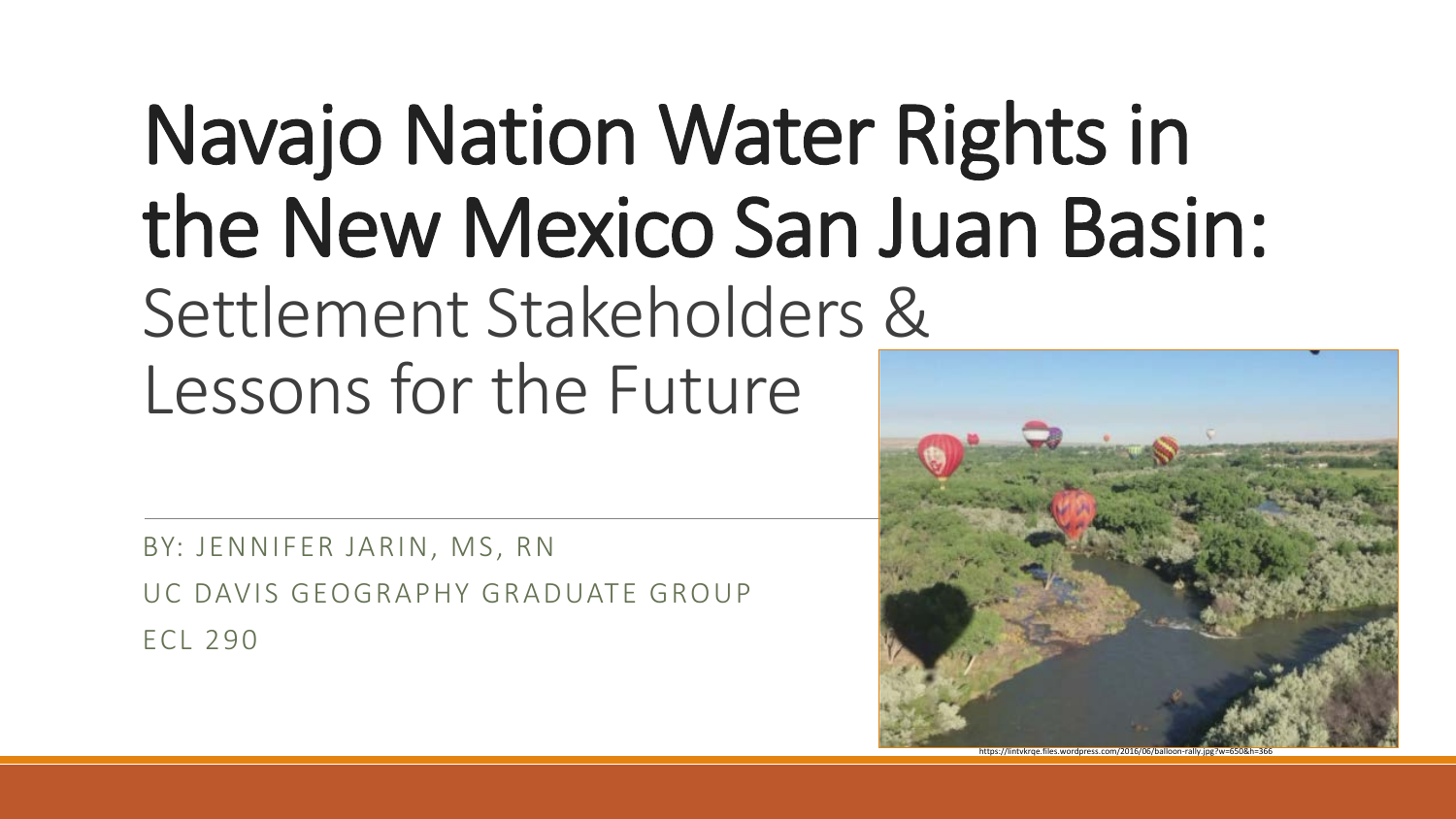# **Objectives**

- ◆ Review the San Juan River Basin Native American Water Rights Settlement
- $\cdot$  **Discuss stakeholders and outcomes of the settlement**
- Examine the settlement's "downstream" effects
- Provide recommendations for future water rights settlement "best practice"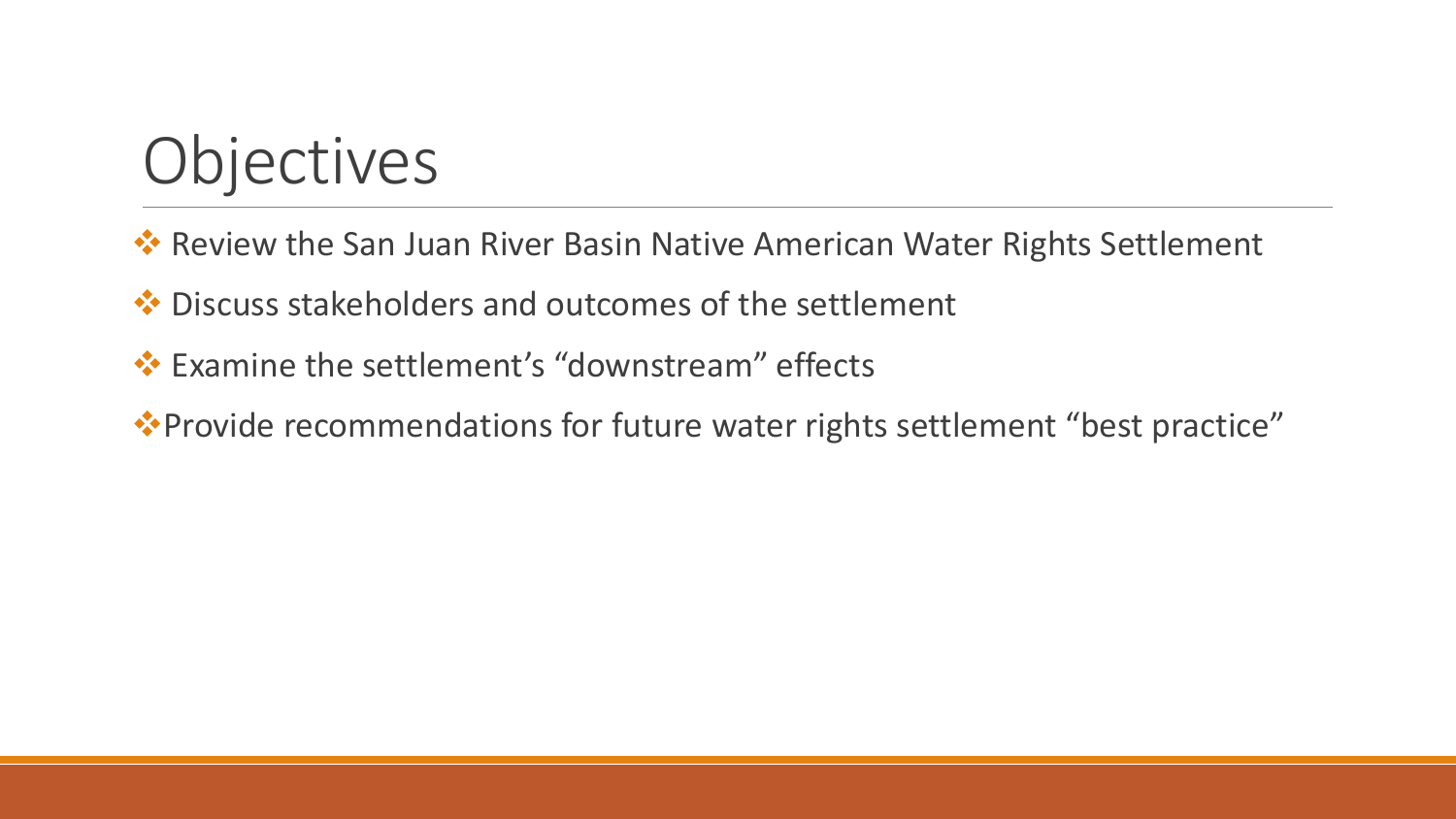

**100 KILOMETERS** 

(Chischilly, 1993; USGS, 2000)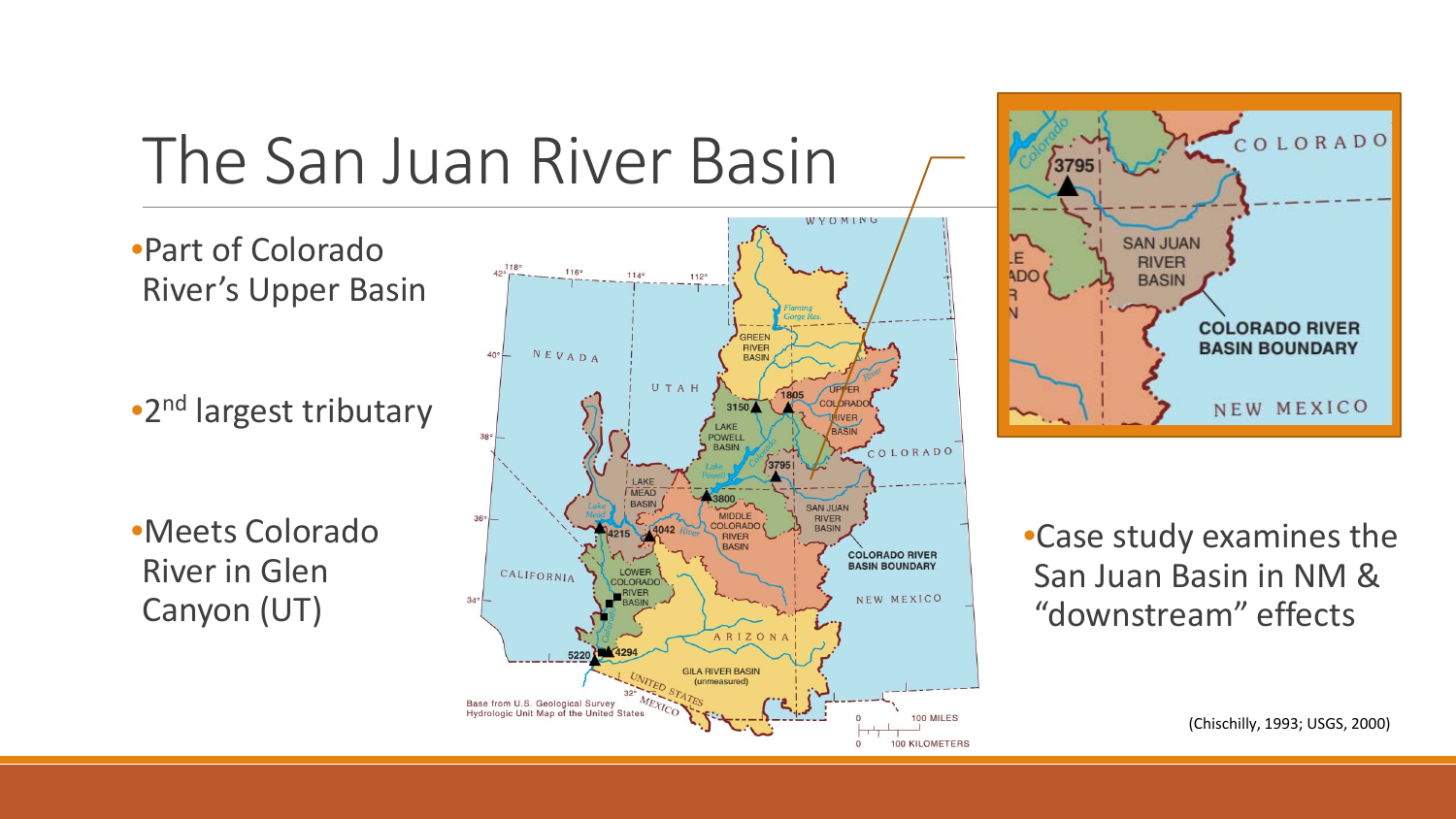Congress authorizes the Navajo Indian Irrigation Project (NIIP)



- Not a complete adjudication of the Navajo Nation's rights to the San Juan River
	- Did not consider *Winters V. United States (1908)*  $\rightarrow$  Priority date was 1957, not 1868
	- Pre-dated *Arizona V. California (1963)*  $\rightarrow$  Created foundation for quantification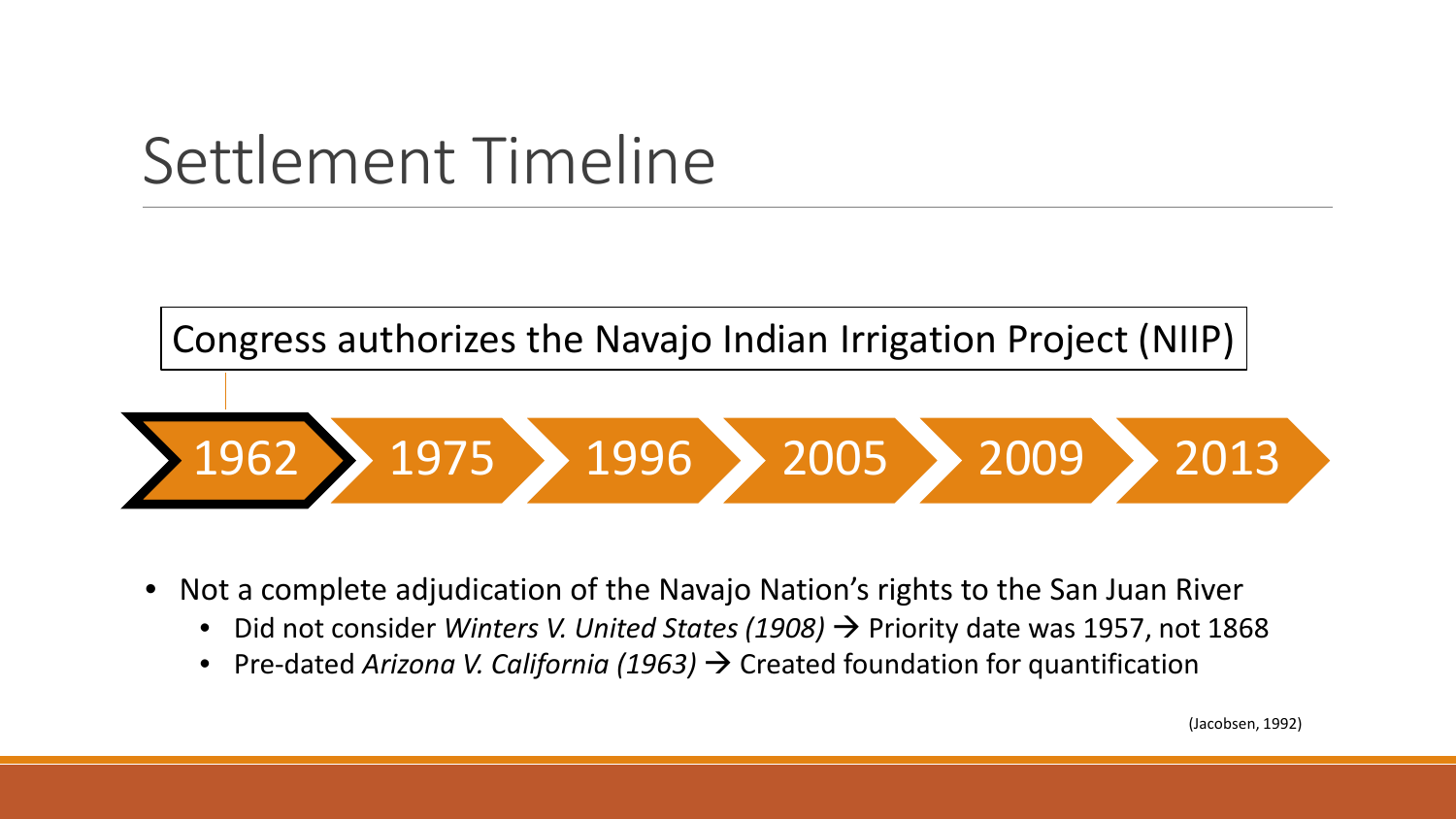



- General stream adjudication
	- Court proceeding
	- Allows *all* water users in a "system" to contest the rights of all other users
	- Leads to final judicial determination of all parties' rights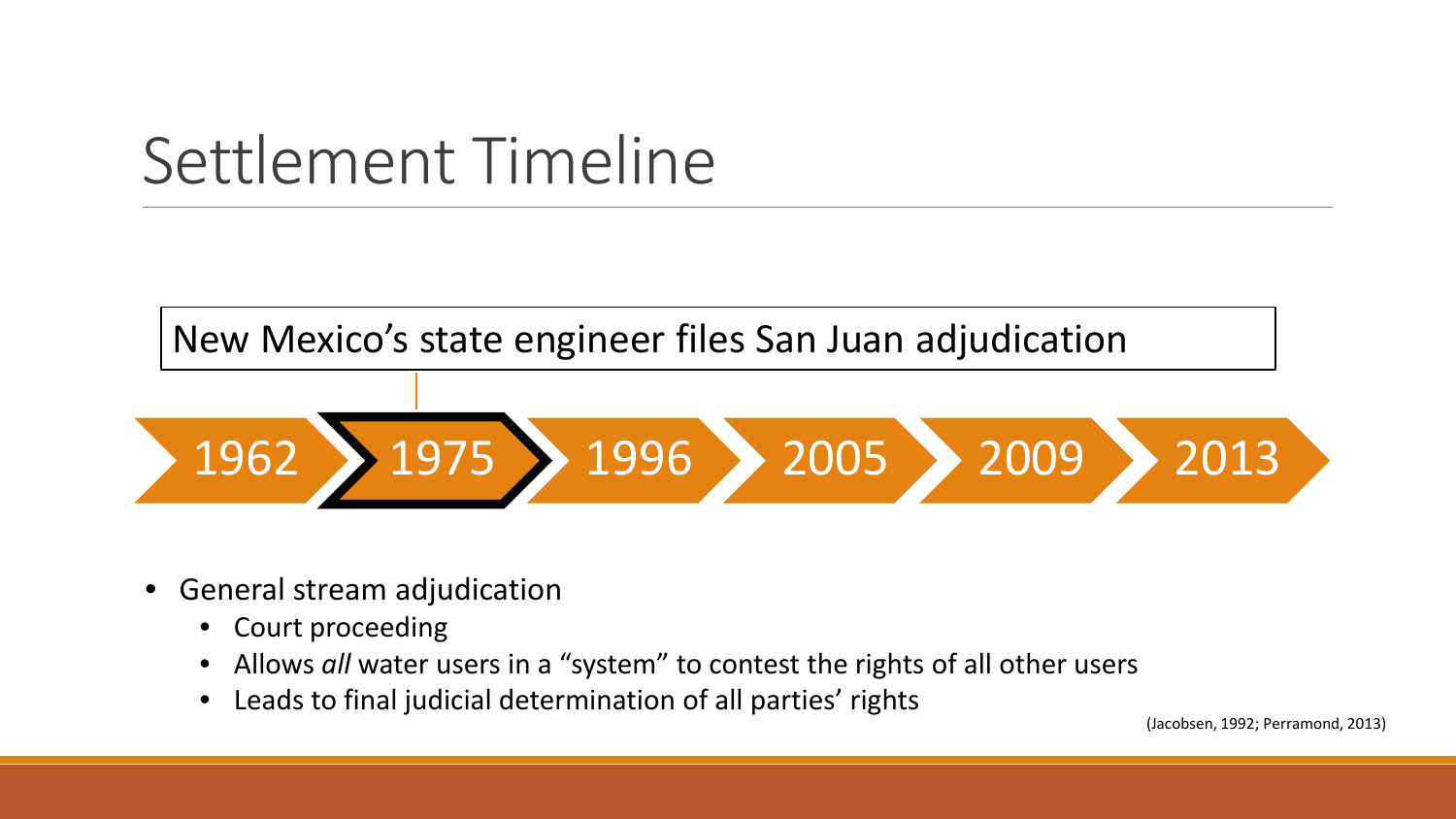Navajo President Hale & New Mexico Governor Johnson Talk



- 20+ years later, Navajo Nation's water rights still unclear
	- Navajo Nation and the State of New Mexico agree to discuss settlement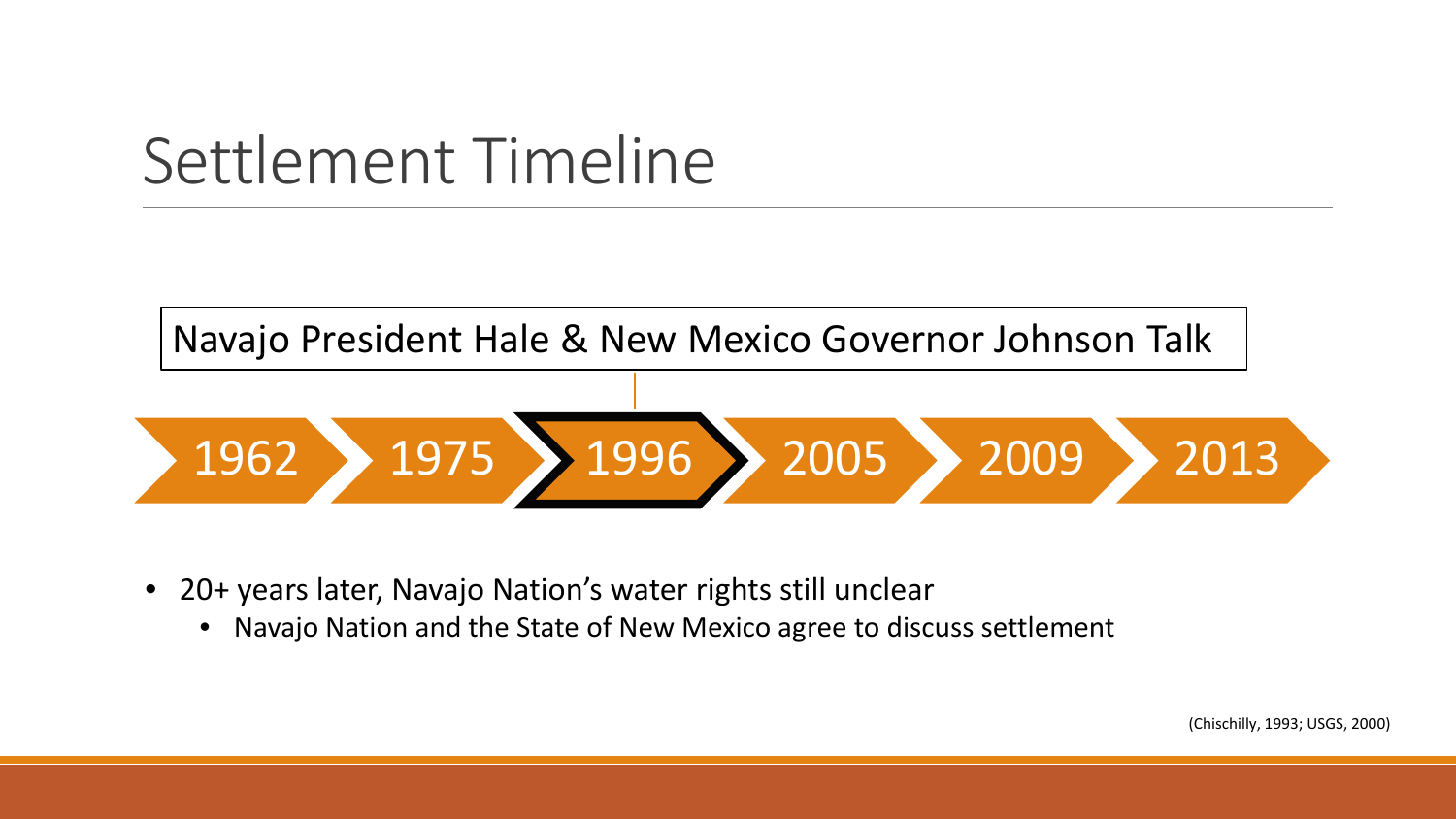

- After 9 years, document is ready for examination by federal government
	- "San Juan River Basin in New Mexico Navajo Nation Water Rights Settlement Agreement"
	- Includes quantification for NIIP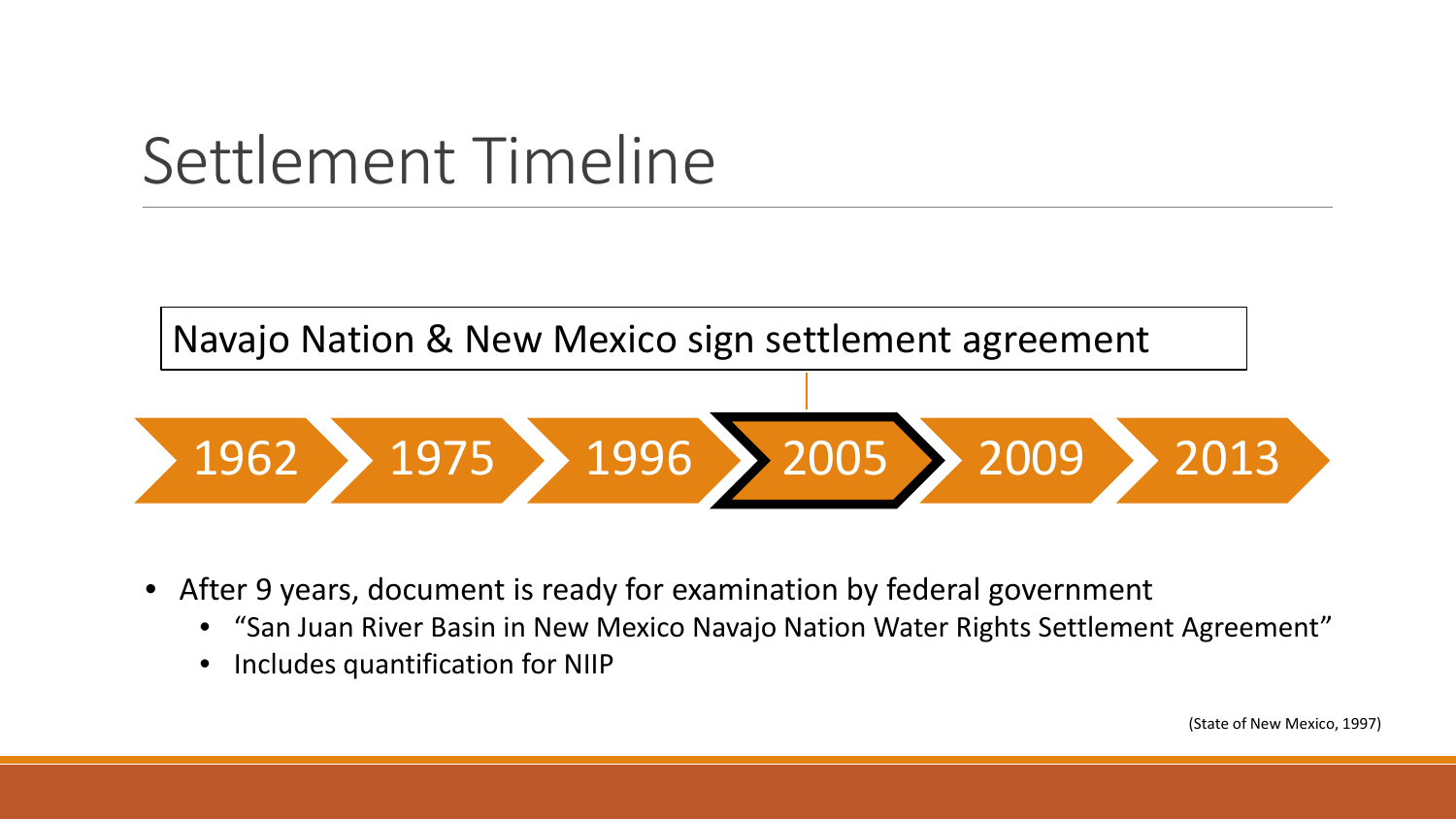



• Congress approves the settlement & President Obama signs into legislature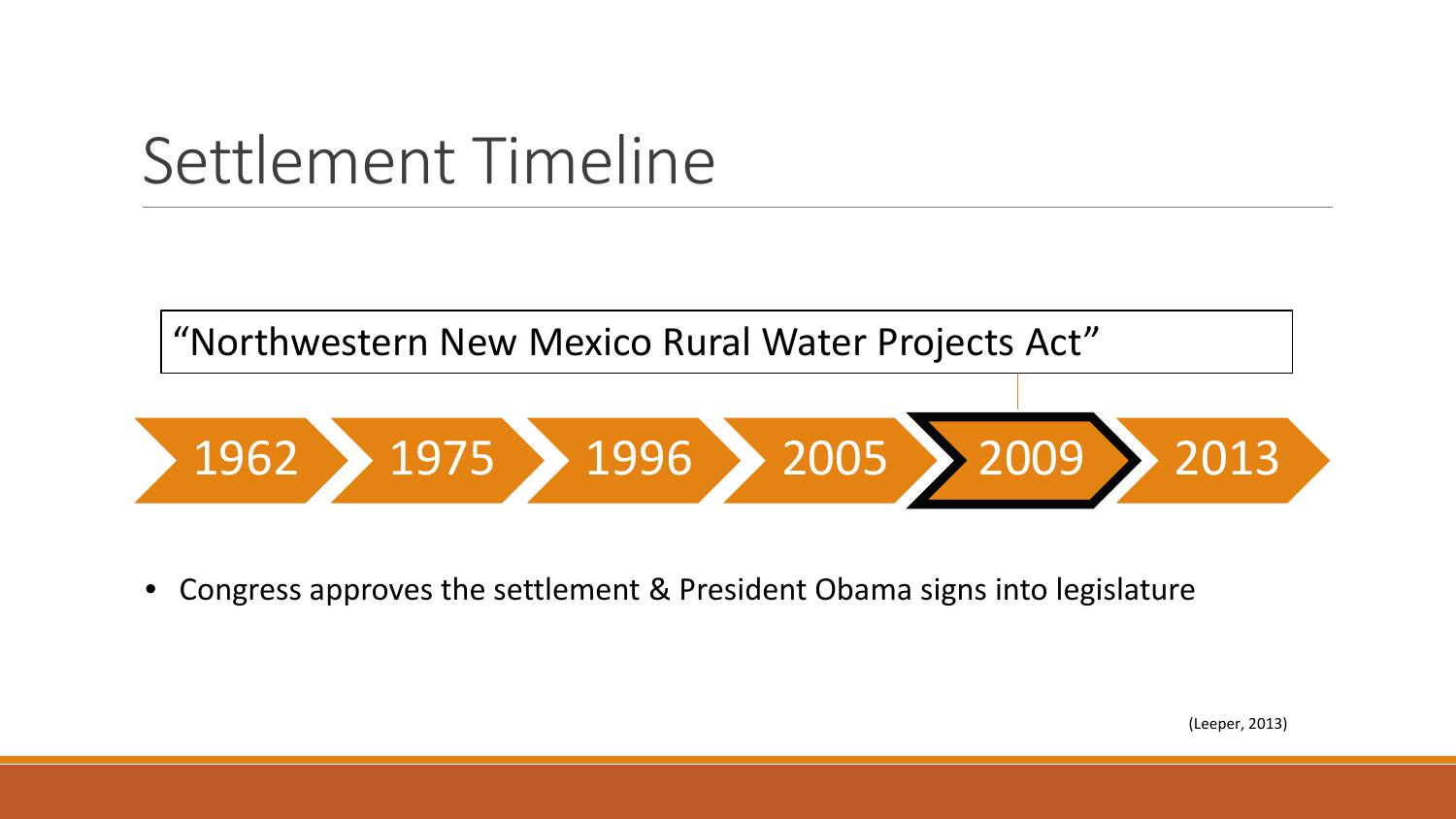New Mexico Appeals Court upholds Navajo Water Rights



- Judge Wechlser signs final partial judgment and decree
	- Adjudication finalized via settlement
	- ~50 year-long process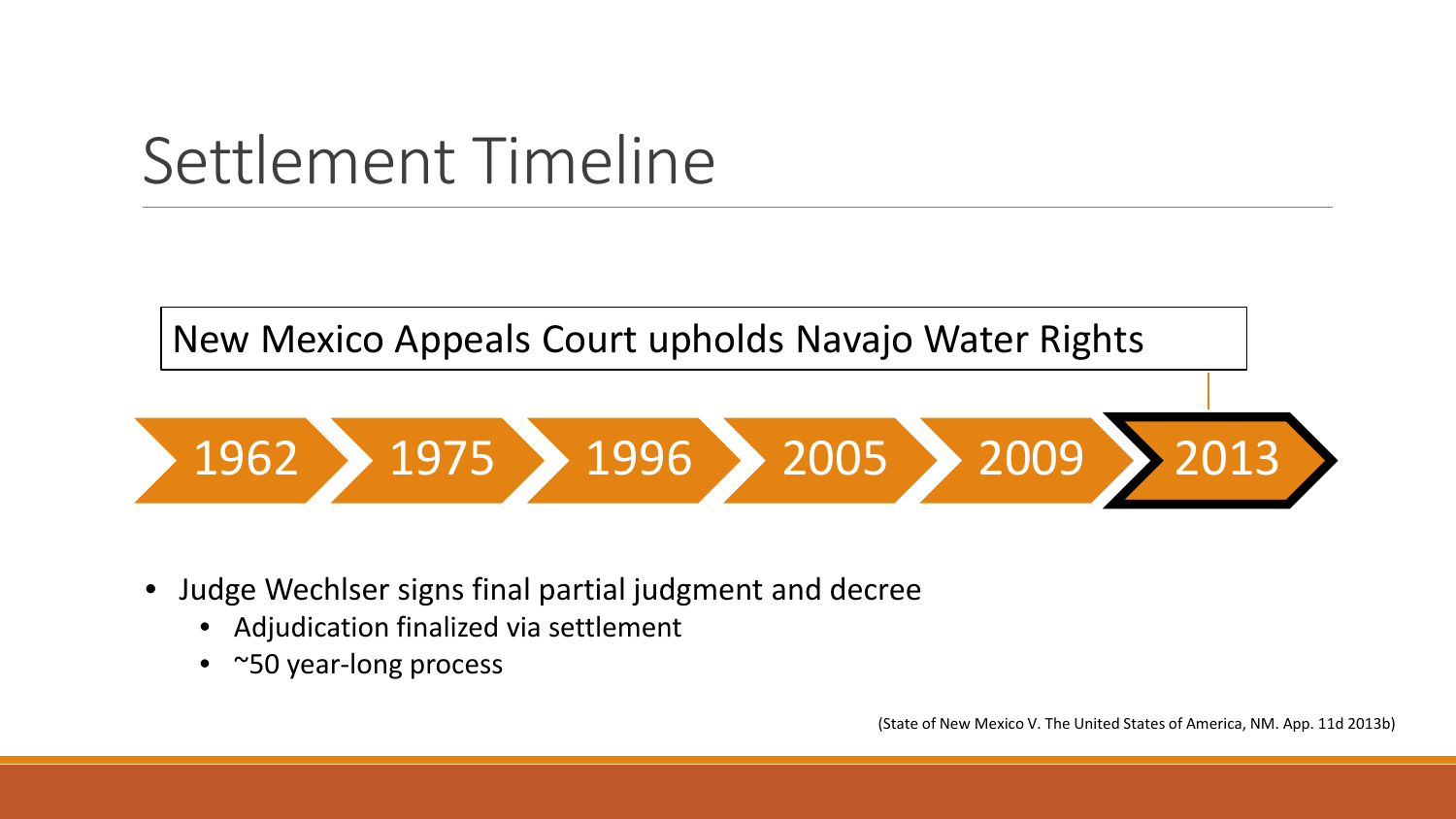## The Settlement: Key Stakeholders\*

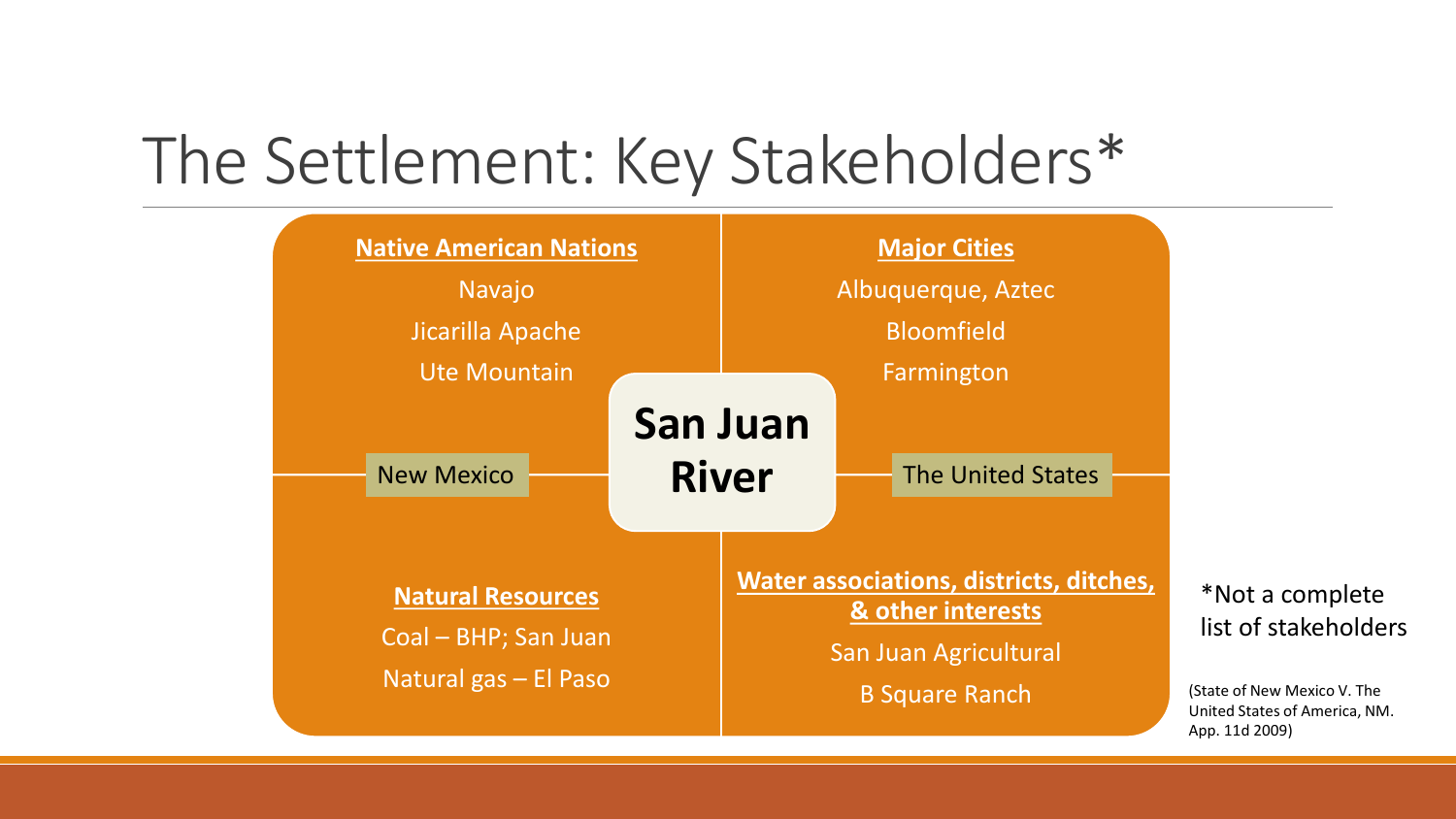# The Settlement: Official Parties

- **Settling**: Navajo Nation, State of New Mexico, the United States
- **Non-Settling**: Community Ditch, B Square Ranch, Gary L. Horner, Robert E. Oxford
	- San Juan Agricultural Water Users Association
	- Hammond Conservancy District
	- Bloomfield Irrigation District

• Largely seen as a "victory"



(State of New Mexico V. The United States of America, NM. App. 11d 2013a)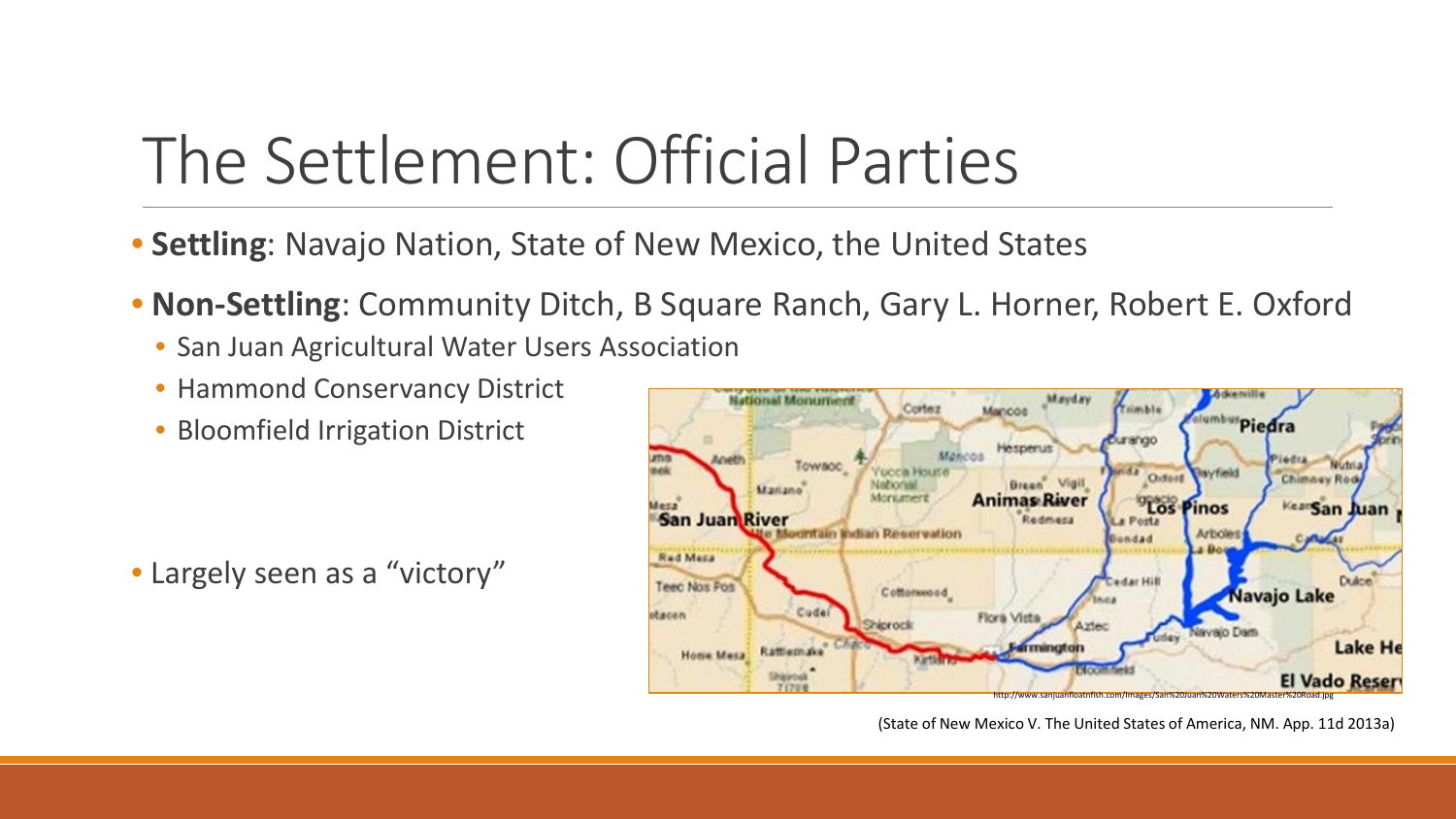# The Settlement: Quantification of Rights

| <b>Summary of the Water Rights of the Navajo Nation</b><br><b>San Juan River in New Mexico Settlement</b> |                                                |           |  |
|-----------------------------------------------------------------------------------------------------------|------------------------------------------------|-----------|--|
| Component                                                                                                 | <b>Diversion</b>                               | Depletion |  |
|                                                                                                           | (afy)                                          | (afy)     |  |
| Navajo Indian Irrigation Project (110,630 acres)                                                          | 508,000*                                       | 270,000   |  |
| Hogback Irrigation Project (8,830 acres)                                                                  | 48,550                                         | 21,280    |  |
| Fruitland Irrigation Project (3,335 acres)                                                                | 18,180                                         | 7,970     |  |
| Animas-La Plata Project                                                                                   | 4,680                                          | 2,340     |  |
| Navajo-Gallup Water Supply Project                                                                        | 22,650                                         | 20,780    |  |
| <b>Misc. Municipal Uses</b>                                                                               | 2,600                                          | 1,300     |  |
| <b>Tributary Groundwater</b>                                                                              | 2,000                                          | 2,000     |  |
| Tributary Surface Water (Small Historic & Existing Uses)                                                  | 26,872                                         | 11,309    |  |
| <b>TOTAL</b>                                                                                              | 633,532                                        | 336,979** |  |
| * NIIP average diversion limited to 353,000 afy                                                           | ** Net San Juan River<br>depletion 325,918 afy |           |  |
|                                                                                                           |                                                |           |  |

lack, 2014)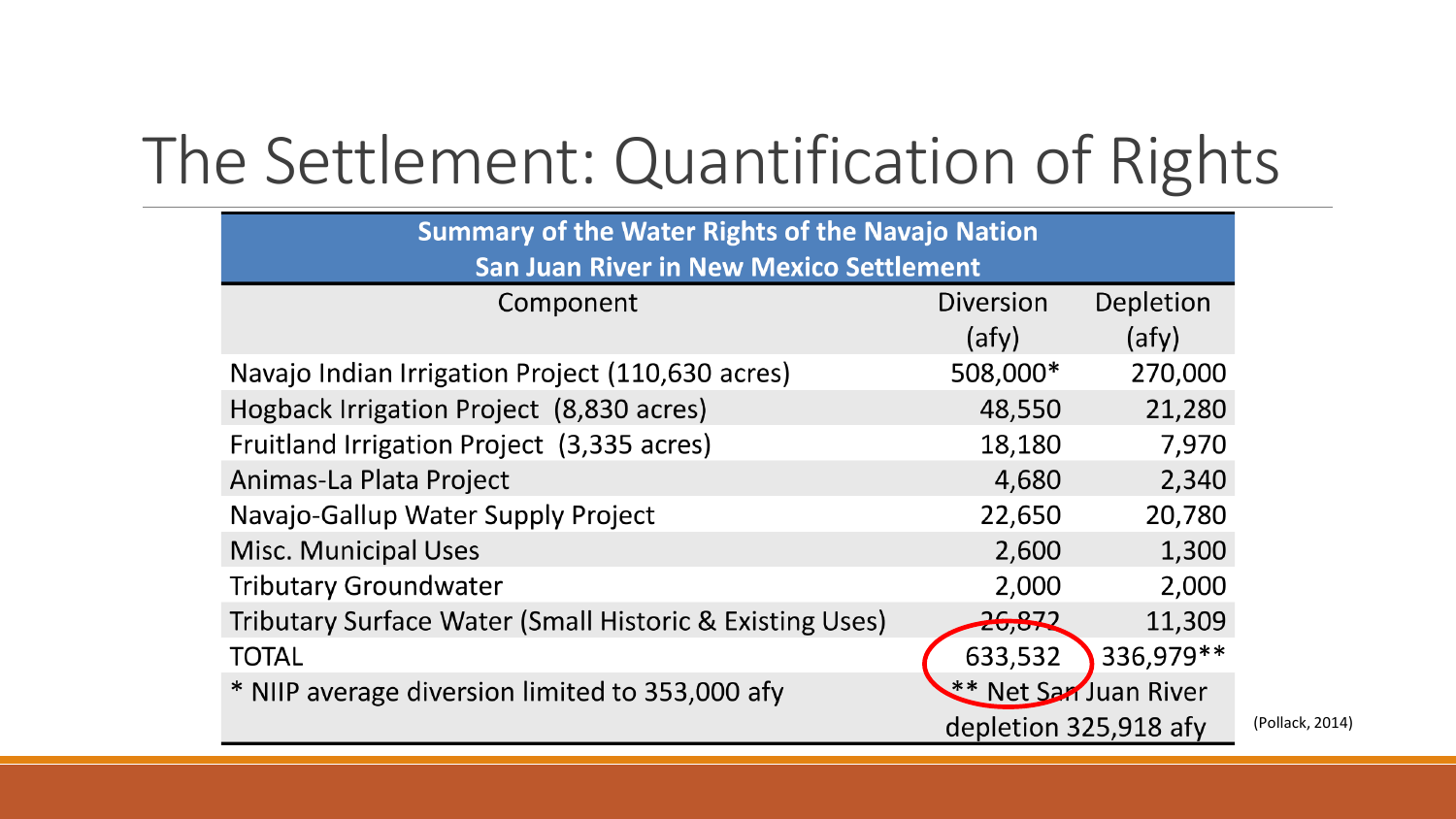# The Settlement: Major Project

|             | <b>Summary of the Water Rights of the Navajo Nation</b><br><b>San Juan River in New Mexico Settlement</b> |                       |            |  |
|-------------|-----------------------------------------------------------------------------------------------------------|-----------------------|------------|--|
|             | Component                                                                                                 | <b>Diversion</b>      | Depletion  |  |
|             |                                                                                                           | (afy)                 | (afy)      |  |
|             | Navajo Indian Irrigation Project (110,630 acres)                                                          | 508,000*              | 270,000    |  |
|             | Hogback Irrigation Project (8,830 acres)                                                                  | 48,550                | 21,280     |  |
|             | Fruitland Irrigation Project (3,335 acres)                                                                | 18,180                | 7,970      |  |
| "Wet Water" | Animas-La Plata Project                                                                                   | 4,680                 | 2,340      |  |
|             | Navajo-Gallup Water Supply Project                                                                        | 22,650                | 20,780     |  |
|             | <b>Misc. Municipal Uses</b>                                                                               | 2,600                 | 1,300      |  |
|             | <b>Tributary Groundwater</b>                                                                              | 2,000                 | 2,000      |  |
|             | Tributary Surface Water (Small Historic & Existing Uses)                                                  | 26,872                | 11,309     |  |
|             | <b>TOTAL</b>                                                                                              | 633,532               | 336,979 ** |  |
|             | * NIIP average diversion limited to 353,000 afy                                                           | ** Net San Juan River |            |  |
|             |                                                                                                           | depletion 325,918 afy |            |  |

 $k, 2014)$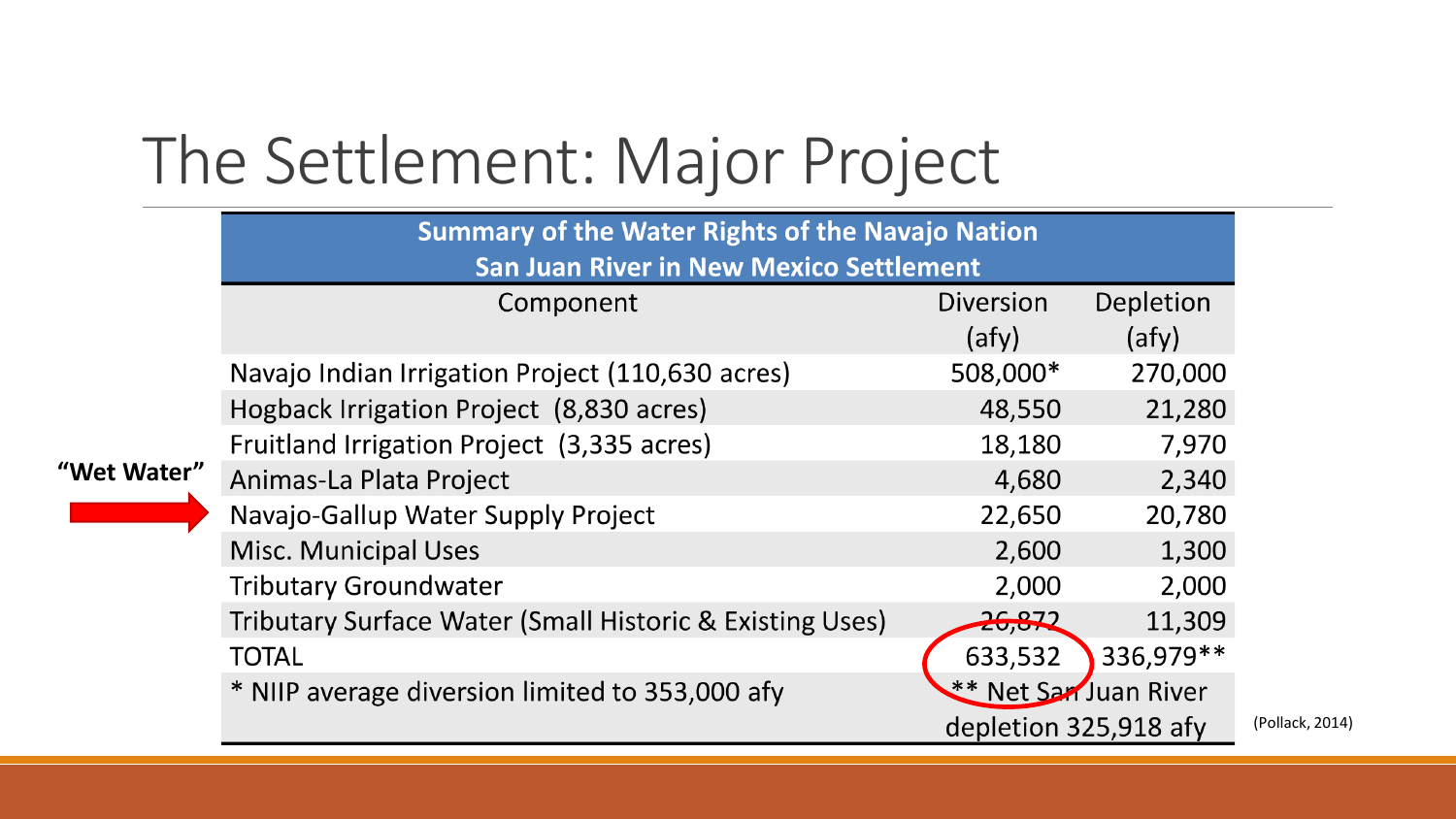# "Downstream" Effects

#### **The settlement and its language affect future settlements**

- The Governor of New Mexico's authority questionable
	- Governor Richardson signed the final settlement
	- State legislature did not enact agreement into law

### • Legislative supreme court lawsuit  $\rightarrow$  Declined, now in Appeals limbo

- San Juan Agricultural Water Users Association
- Rep. Paul Bandy (R), Rep. Carl Trujillo (D), and Sen. Steve Neville (R)
- *Clark V. Johnson (1995)* only state legislature has constitutional power to bind New Mexico to agreements with states or tribes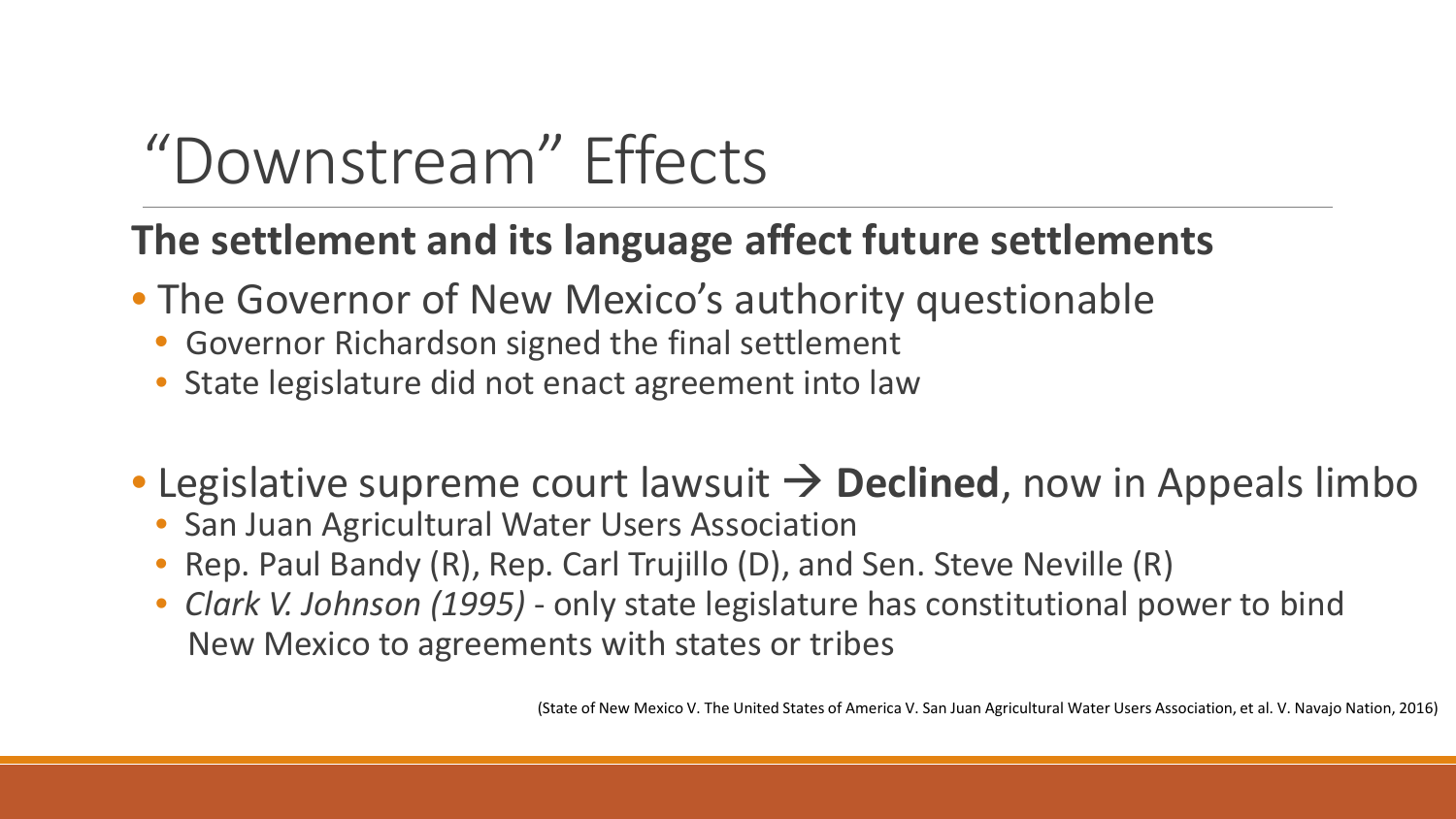# Other "Downstream" Effects

- **The settlement and its language affect future settlements**
- •Limits water rights in the neighboring water basins/states
	- "Navajo Nation water rights in the Little Colorado River Basin and the Rio Grande Basin shall not be exercised, transferred, leased or otherwise used to the extent that, and only so long as, the rights are being supplied by the delivery of water diverted from the San Juan River Basin" p.28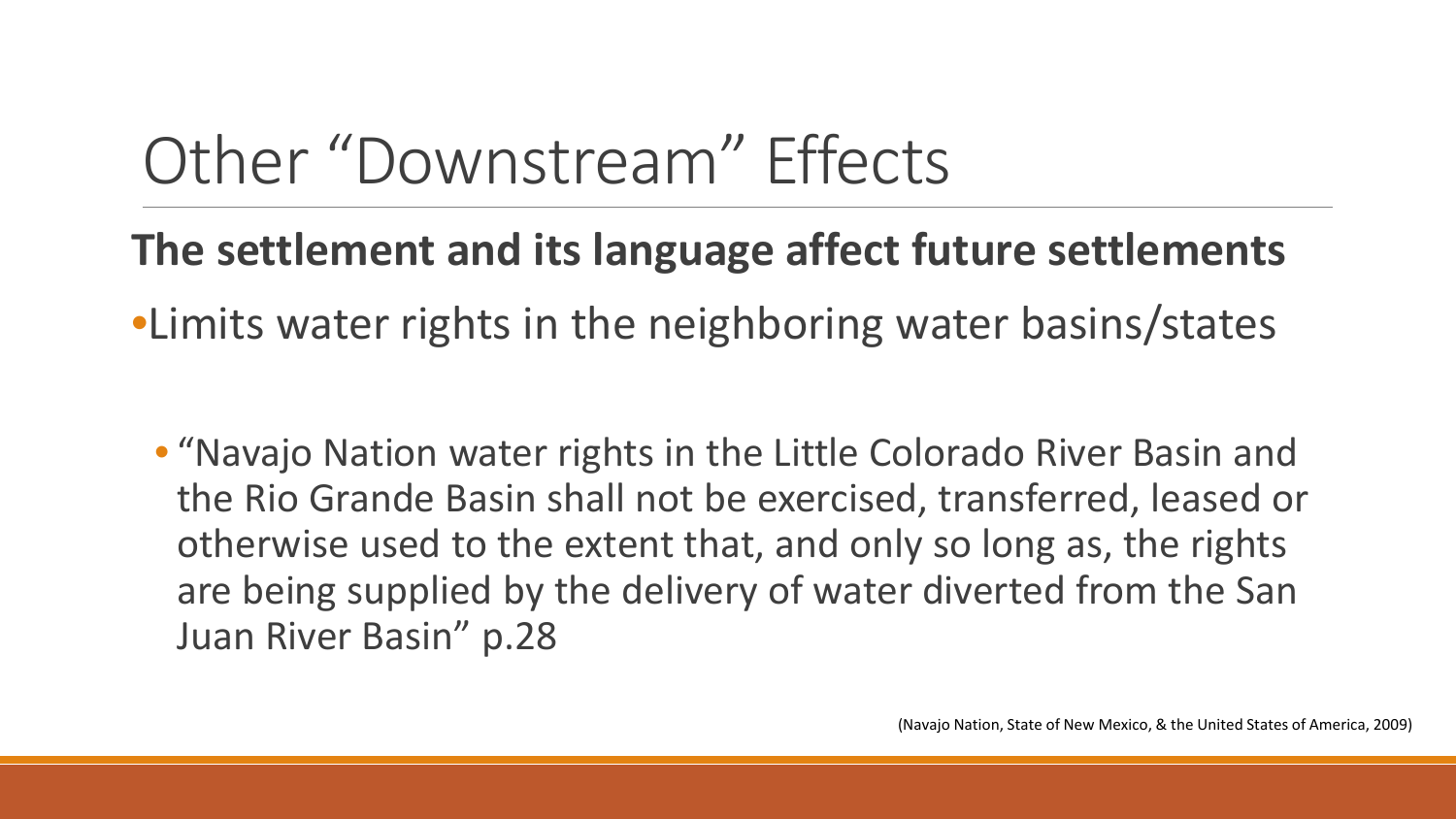# Recommendations for Settlements

- Be aware of governor vs. state legislature concordance
- Consider that settlements may end in litigation

- Other routes to explore for problem-solving:
	- Adaptive governance models (Rocky Boy's Reservation Settlement, Montana)
	- Allow Native water leasing (e.g. Jicarilla Apache Nation, New Mexico)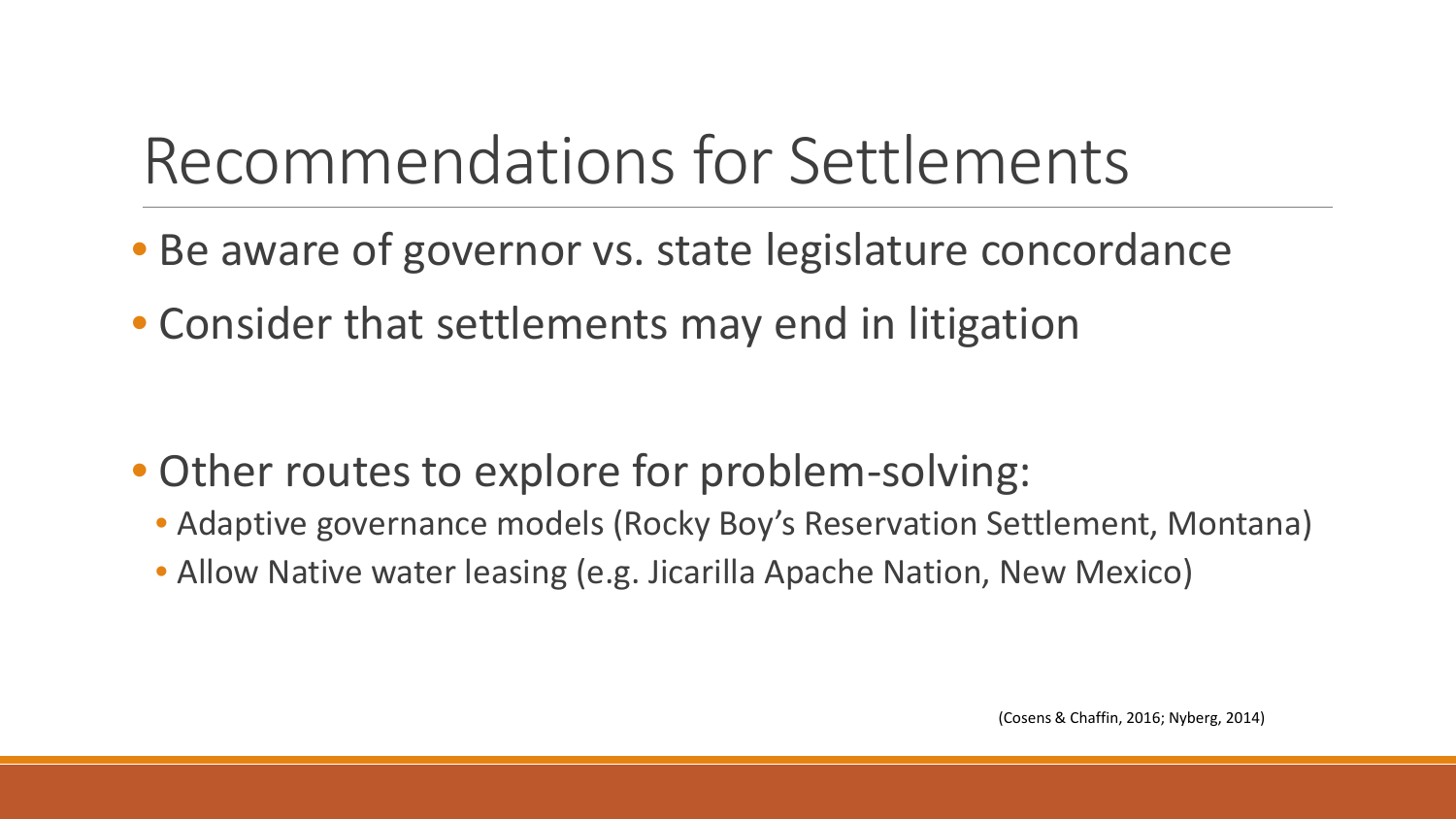## References

Chischilly, S. (1993). The San Juan River. *U. S. Department of Agriculture Forest Service General Technical Report RM, 226*, 323-327. Retrieved from https://www.fs.fed.us/rm/boise/AWAE/labs/awae\_flagstaff/Hot\_Topics/ripthreatbib/chisc hilly\_sanjuanriver.pdf Cosens, B. & Chaffin, B. C. (2016). Adaptive Governance of Water Resources Shared with Indigenous Peoples: The Role of Law. *MDPI, 97*, 1-15. Jacobsen, J. E. (1992). The Navajo Indian Irrigation Project and Quantification of Navajo Winters Rights. *Natural Resources Journal, 32*(4), 825-853. Retrieved from http://digitalrepository.unm.edu/cgi/viewcontent.cgi?article=1960&context=nrj Leeper, J. (2013). *Report on San Juan River Basin in New Mexico Navajo Nation Water Rights Settlement Agreement.* AMEC Environment & Infrastructure. Retrieved from http://uttoncenter.unm.edu/ombudsman/san-juan-discovery/NSD-336.01\_2013-02- 12\_NN3rdSuppDiscLeeperRpt.pdf Navajo Nation Water Rights Commission. (n.d.). *San Juan River (New Mexico)*. Retrieved from http://www.nnwrc.navajo-nsn.gov/Upper-Basin-Colorado-River/San-Juan-River-New-Mexico Nyberg, J. (2014). The Promise of Indian Water Leasing: An Examination of One Tribe's Success at Brokering Its Surplus Water Rights. *Nat. Resources J., 181*(55), 181-203. Perramond, E. P. (2013). Water governance in New Mexico: Adjudication, law, and geography. *Geoforum, 45*, 83-93. Pollack, S. M. (2014). *Navajo Nation San Juan River in New Mexico Water Rights Settlement* [PDF Document]. Retrieved from http://www.coloradomesa.edu/watercenter/documents/2014-11-05UCRBWaterForum-SanJuanSettlement.pdf Navajo Nation, State of New Mexico, & the United States of America. (2009). *SAN JUAN RIVER BASIN IN NEW MEXICO NAVAJO NATION WATER RIGHTS SETTLEMENT AGREEMENT*. Retrieved from http://www.ose.state.nm.us/Legal/settlements/NNWRS/Initial%20Disclosures/Court%20 Filings/Signed%20Navajo%20San%20Juan%20Settlement%20Agreement.pdf State of New Mexico. (1997). *Memorandum of Agreement Between the State of New Mexico and the Navajo Nation*. Santa Fe, NM: New Mexico Office of the State Engineer / Interstate Stream Commission. Retrieved from http://www.ose.state.nm.us/Legal/settlements/NNWRS/Initial%20Disclosures/Settlement %20Documents/DOC000%20(16).pdf State of New Mexico. (2005). *San Juan River Basin in New Mexico Navajo Nation Water Rights Settlement Agreement*. Santa Fe, NM: New Mexico Office of the State Engineer / Interstate Stream Commission. Retrieved from http://www.ose.state.nm.us/Legal/settlements/NNWRS/NavajoSettlement/NavajoSettlem ent.pdf State of New Mexico V. The United States of America, *The BID and Gary L. Horner's Supplemental Response to the Joint Motion for Order Governing Initial Procedures…*, CV-74-184 (NM. App. 11d 2009). Retrieved from http://www.ose.state.nm.us/Legal/settlements/NNWRS/Responses/Documents%20in%20 ISC%20Vault/102209%20BID%20&%20Horner%27s%20Supplemental%20Resp%20to %20Joint%20Mtn%20for%20Order.pdf State of New Mexico V. The United States of America, *Order Granting the Settlement Motion for Entry of Partial Final Decrees Describing the Water Rights of the Navajo Nation*,